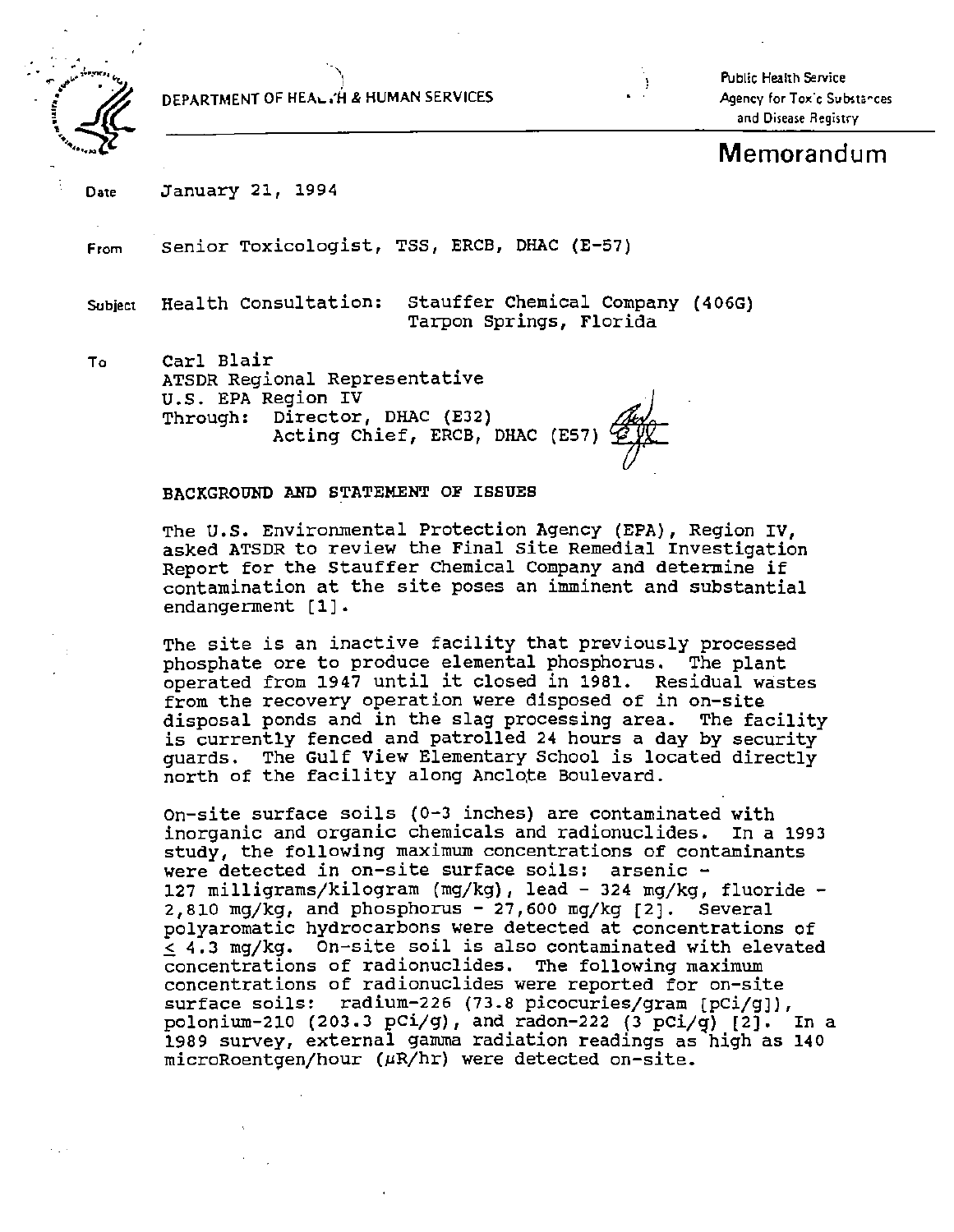### Page 2 - Carl Blair

Surface soils from the Gulf View Elementary School did not<br>contain any organic or inorganic chemicals at concentrations of health concern. The low concentrations of radionuclides detected in surface soil samples from the school property  $(radium-226 [1.6 pCi/g], radon-222 [1.6 pCi/g], and polonium-$ 210 [2.9 pci/g] were not at levels of health concern.

on-site groundwater from the surficial aquifer contained arsenic, lead, cadmium, fluoride, and chromium at concentrations in excess of the EPA's drinking water Maximum Contaminant Levels (MCLs). Radon-222 concentrations in water from the surficial aquifer also exceeded the proposed MCL, but the concentrations were less than the average radon concentration reported for groundwater in central Florida (2].

None of the chemical parameters measured in the deeper Floridan aquifer exceeded drinking water MCLs except for radon-222. The concentration of radon-222 was highest in an upgradient, background monitoring well, which suggests that the elevated radon levels are not site-related [2].

No potable wells are located on-site or down-gradient of the facility. The surficial and Floridan aquifers flow to the .<br>southwest and discharge to the Anclote River, which borders the site on the southwest. surface water samples from the river did not contain contaminants at levels of human health concern.

#### DISCUSSION

On-site surface soil contained arsenic concentrations as high as 127 mg/kg. Short-term exposure to soil containing this concentration of arsenic would not pose a health hazard. However, chronic and frequent exposure to soil containing the maximal arsenic concentration could pose a public health hazard. The concentrations of the other inorganic and organic chemical contaminants in surface soil do not pose a public health hazard.

On-site surface soil also contained radium-226 at concentrations as high as 74 pCi/g. There are no regulatory standards that specifically apply to phosphate ore.wastes. However, for uranium mill tailings, the EPA has promulgated a standard of 5 pCi/g for radium-226 in the top 15 centimeters of soil (3]. At the Stauffer site, the maximum radium concentrations in the slag processing and main production areas exceeded this value. In addition, on-site, gamma radiation readings ( $\leq$  140  $\mu$ R/hr) exceeded the EPA's standard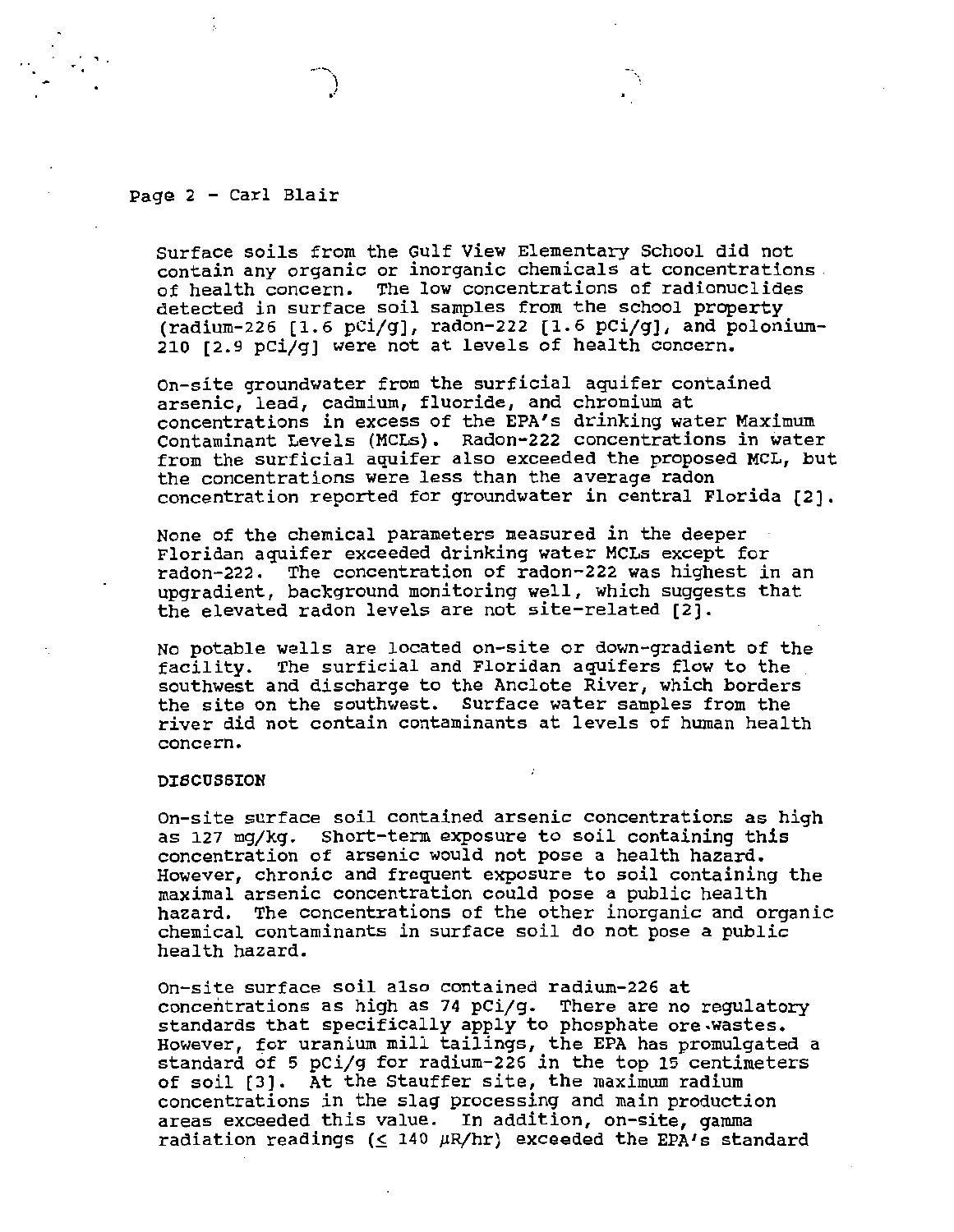### Page 3 - Carl Blair

of 20  $\mu$ R/hr above background for inactive uranium processing sites (3].

 $\begin{array}{c} \begin{array}{c} \hline \end{array} \\ \hline \end{array}$ 

The site is currently inactive, fenced, and patrolled by security guards. Therefore, public contact with on-site contamination is unlikely. However, if the site were to be reoccupied, long-term contact with the areas containing maximal concentrations of radionuclides could result in exposures in excess of acceptable health-based levels.

The concentrations of inorganic and radioactive chemicals in surface soil samples from the school property do not pose a public health hazard.

Water from on-site monitoring wells in the surficial aquifer contained chemical contaminants at concentrations above drinking water MCLs. However, the surficial aquifer is not being used as a potable water source in the area. The nearest public water supply wells (which are in the Floridan aquifer) are located about 1.5 miles southwest of the site on the opposite side of the Anclote River. There is no evidence of human exposure to contaminated groundwater from the surficial aquifer.

### CONCLUSIONS

Based on the information reviewed, ATSDR concludes the following: *:* 

- 1. Surface soil samples from the Gulf View Elementary School did not contain chemical or radionuclide contaminants at levels that would pose a public health hazard.
- 2. surface soil samples from the Stauffer Chemical site contained elevated concentrations of arsenic and radionuclide contaminants. These contaminant levels do not pose an imminent and substantial endangerment to human health. However, long-term exposures to the contamination could pose a public health hazard.

### RECOMMENDATIONS

1. Continue to restrict access to on-site contamination until appropriate remedial actions have been implemented.

 $K_{\text{turb}} \in$   $G_{\text{t}}$ 

Kenneth G. Orloff, Ph.D., DABT